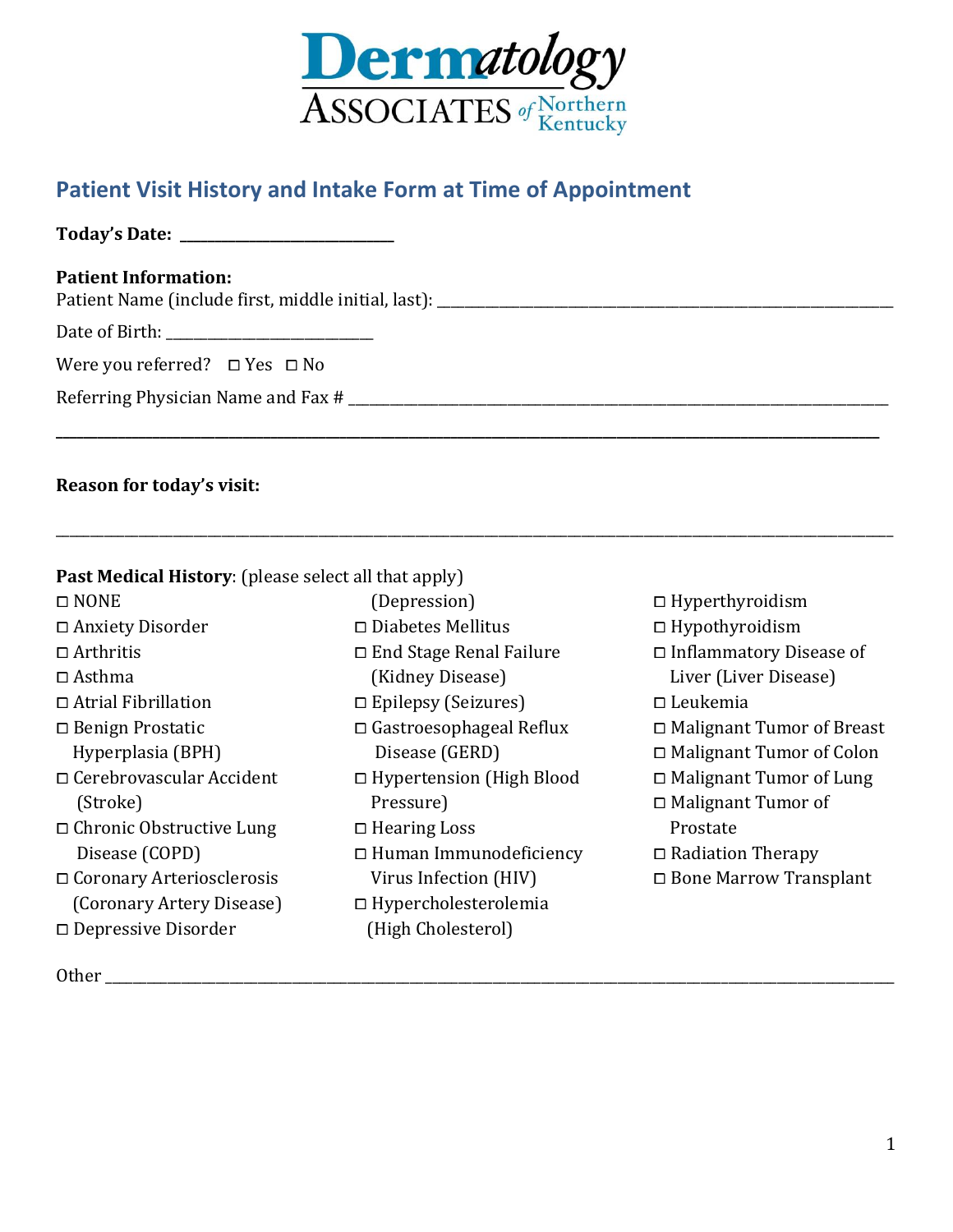## **Past Surgical History**: (please select all that apply)

- ⧠ NONE ⧠ Appendectomy ⧠ Biopsy of Breast ⧠ Biopsy of Prostate ⧠ Cystectomy (Bladder Removal) ⧠ Cholecystectomy (Gallbladder Removal) ⧠ Coronary Artery Bypass Graft ⧠ Colectomy (Colon Removal) ⧠ Mastectomy (Breast Surgery) ⧠ History of Orchiectomy (Testicles) ⧠ Coronary Angioplasty □ Heart Valve replacement □ Hysterectomy (Uterus) ⧠ Kidney Biopsy
- ⧠ Kidney Stone ⧠ Oophorectomy (Ovaries Removed) ⧠ Pancreatectomy (Pancreas) ⧠ Prostatectomy (Removal of Prostate) □ Splenectomy (Spleen) ⧠ Total Nephrectomy (Removal of Kidney) ⧠ Hip Replacement (Left Hip Joint) ⧠ Knee Replacement (Left Knee Joint)  $\Box$  Hip Replacement (Right Hip Joint) ⧠ Knee Replacement (Right Knee Joint) □ Transplant of Kidney □ Transplant of Heart □ Transplant of Liver

Other \_\_\_\_\_\_\_\_\_\_\_\_\_\_\_\_\_\_\_\_\_\_\_\_\_\_\_\_\_\_\_\_\_\_\_\_\_\_\_\_\_\_\_\_\_\_\_\_\_\_\_\_\_\_\_\_\_\_\_\_\_\_\_\_\_\_\_\_\_\_\_\_\_\_\_\_\_\_\_\_\_\_\_\_\_\_\_\_\_

#### **Skin Conditions**: (please select all that apply)

| $\Box$ NONE                      | Abnormal Mole                   |
|----------------------------------|---------------------------------|
| $\Box$ Acne                      | $\square$ Eczema                |
| $\Box$ Actinic Keratoses         | $\Box$ Seasonal Allergies/Hay   |
| □ Basal Cell Skin Cancer         | Fever                           |
| Location Year                    | □ Malignant Melanoma            |
| $\Box$ Contact Dermatitis due to | $\square$ Psoriasis             |
| Poison Ivy                       | $\square$ Rosacea               |
| $\Box$ Dry Skin                  | $\Box$ Seborrheic Dermatitis of |
| $\Box$ Dysplastic Nevus of Skin  | Scalp                           |
|                                  |                                 |

Other \_\_\_\_\_\_\_\_\_\_\_\_\_\_\_\_\_\_\_\_\_\_\_\_\_\_\_\_\_\_\_\_\_\_\_\_\_\_\_\_\_\_\_\_\_\_\_\_\_\_\_\_\_\_\_\_\_\_\_\_\_\_\_\_\_\_\_\_\_\_\_\_\_\_\_\_\_\_\_\_\_\_\_\_\_\_\_\_

⧠ Skin Tanning ⧠ Squamous Cell Carcinoma Location \_\_\_\_\_\_\_\_ Year\_\_\_\_\_\_ □ Sunburn of Second Degree

Do you wear Sunscreen? ⧠ Yes ⧠ No If yes, what SPF? \_\_\_\_\_\_\_\_\_\_\_ Do you tan in a tanning salon?  $\Box$  Yes  $\Box$  No Do you have a family history of Melanoma?  $\Box$  Yes  $\Box$  No If yes, which relative(s)? \_\_\_\_\_\_\_\_\_\_\_\_\_\_\_\_\_\_\_\_\_\_\_\_\_\_\_\_\_\_\_\_\_\_\_\_\_\_\_\_\_\_\_\_\_\_\_\_\_\_\_\_\_\_\_\_\_\_\_\_\_\_\_\_\_\_\_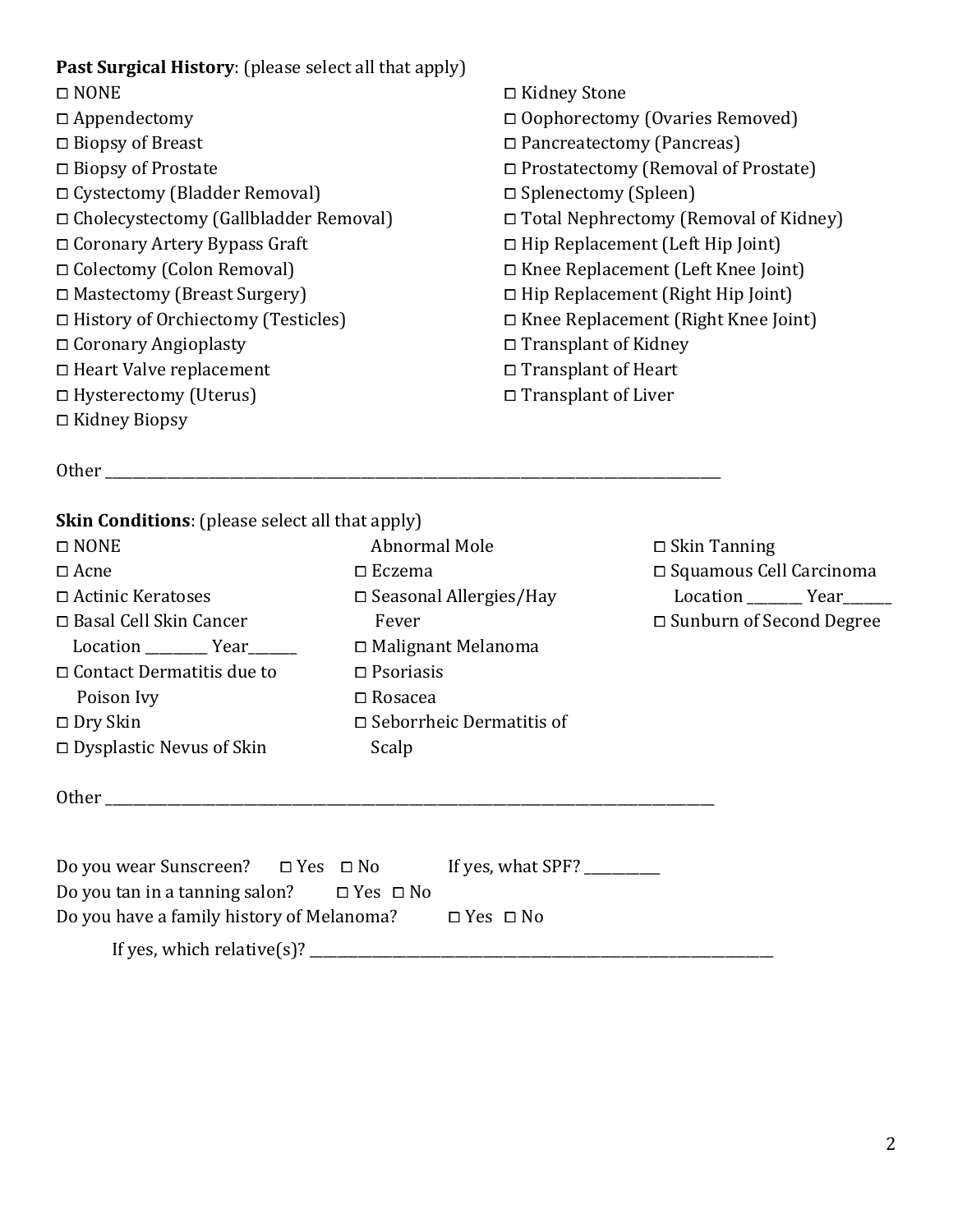**Medications**: (Please list all current medications, vitamins, herbs, and supplements, or attach a list) ⧠ NONE

Circle any of the following products you take – aspirin, Advil/Motrin/Ibuprofen, Aleve/Naprosyn, vitamin E, fish oil, saw palmetto, garlic, ginger, gingko, ginseng.

\_\_\_\_\_\_\_\_\_\_\_\_\_\_\_\_\_\_\_\_\_\_\_\_\_\_\_\_\_\_\_\_\_\_\_\_\_\_\_\_\_\_\_\_\_\_\_\_\_\_\_\_\_\_\_\_\_\_\_\_\_\_\_\_\_\_\_\_\_\_\_\_\_\_\_\_\_\_\_\_\_\_\_\_\_\_\_\_\_\_\_\_\_\_\_\_\_\_\_\_\_\_\_\_\_\_\_\_\_\_\_\_\_\_\_\_\_\_\_\_\_

\_\_\_\_\_\_\_\_\_\_\_\_\_\_\_\_\_\_\_\_\_\_\_\_\_\_\_\_\_\_\_\_\_\_\_\_\_\_\_\_\_\_\_\_\_\_\_\_\_\_\_\_\_\_\_\_\_\_\_\_\_\_\_\_\_\_\_\_\_\_\_\_\_\_\_\_\_\_\_\_\_\_\_\_\_\_\_\_\_\_\_\_\_\_\_\_\_\_\_\_\_\_\_\_\_\_\_\_\_\_\_\_\_\_\_\_\_\_\_\_\_

\_\_\_\_\_\_\_\_\_\_\_\_\_\_\_\_\_\_\_\_\_\_\_\_\_\_\_\_\_\_\_\_\_\_\_\_\_\_\_\_\_\_\_\_\_\_\_\_\_\_\_\_\_\_\_\_\_\_\_\_\_\_\_\_\_\_\_\_\_\_\_\_\_\_\_\_\_\_\_\_\_\_\_\_\_\_\_\_\_\_\_\_\_\_\_\_\_\_\_\_\_\_\_\_\_\_\_\_\_\_\_\_\_\_\_\_\_\_\_\_\_

**Allergies**: (Please list all allergies and the type of reaction you have to each one)

| $\Box$ NONE                                           |                                                                            |
|-------------------------------------------------------|----------------------------------------------------------------------------|
| <b>Social History:</b> (Please select all that apply) |                                                                            |
| <b>Cigarette Smoking:</b>                             | <b>Alcohol Use:</b>                                                        |
| □ Currently Smokes                                    | $\square$ None                                                             |
| □ Never smoked                                        | $\square$ less than 1 drink per day                                        |
| □ Former Smoker                                       | $\Box$ 1-2 drinks per day                                                  |
|                                                       | $\square$ 3 or more drinks per day                                         |
| <b>IMMUNIZATION HISTORY:</b>                          |                                                                            |
| $\square$ Influenza                                   | $\Box$ Meningococcal                                                       |
| $\Box$ Pneumonia                                      | □ TDAP (Tetanus, Diphtheria, Pertussis)                                    |
| $\square$ Shingles                                    | □ HPV (Human Papillomavirus)                                               |
| $\Box$ COVID-19                                       | $\Box$ Did not receive because of a medical reason or<br>allergic reaction |
|                                                       |                                                                            |
|                                                       |                                                                            |
| <b>Pharmacy Information:</b>                          |                                                                            |
|                                                       |                                                                            |
|                                                       |                                                                            |

Name: \_\_\_\_\_\_\_\_\_\_\_\_\_\_\_\_\_\_\_\_\_\_\_\_\_\_\_\_\_\_\_\_\_\_\_\_\_\_\_\_\_\_\_\_\_\_\_\_\_\_\_\_\_\_\_\_\_\_\_\_\_\_\_\_\_\_\_\_\_\_\_\_\_\_\_\_\_\_\_